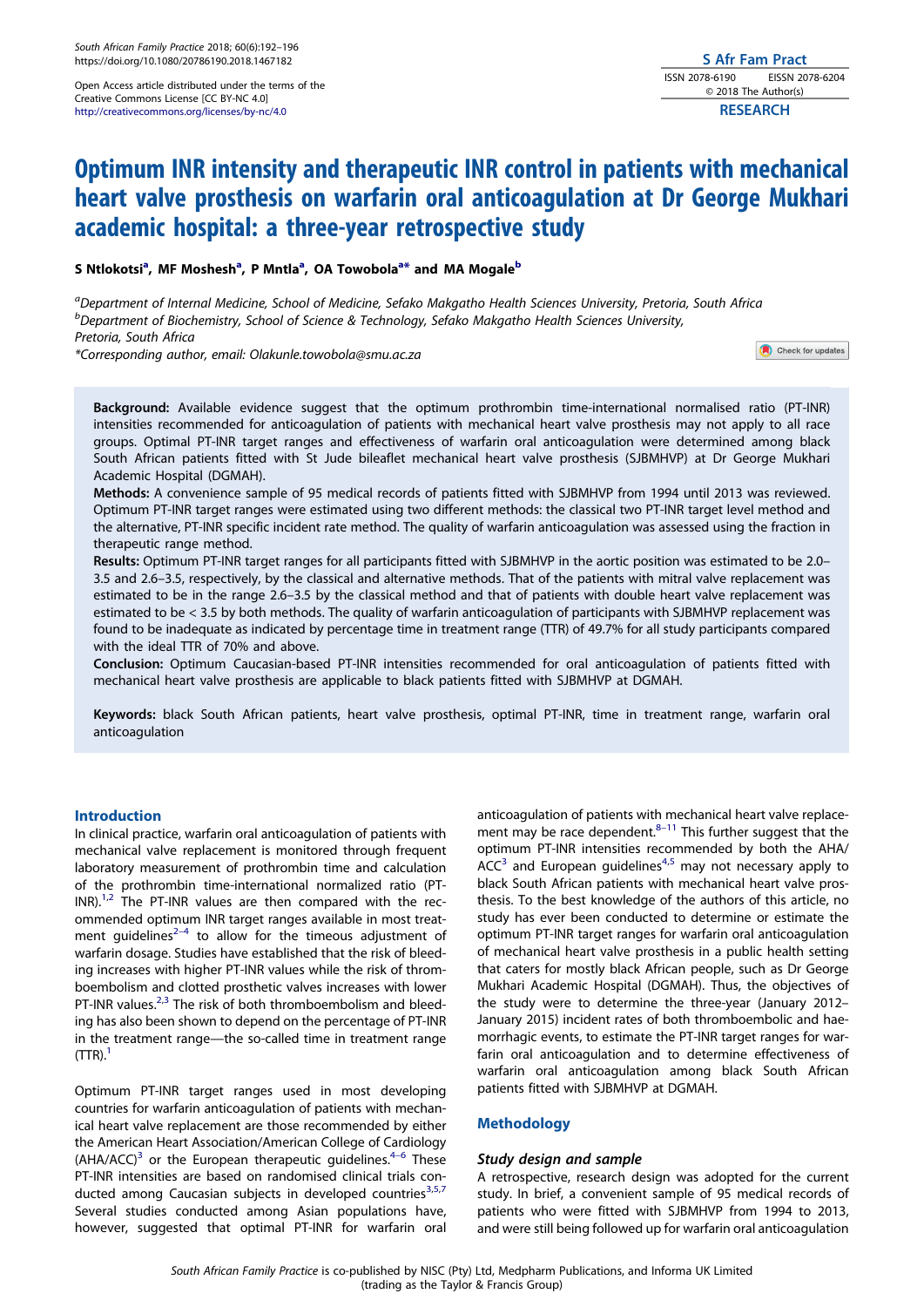<span id="page-1-0"></span>monitoring and prevention of mechanical heart valve related complications during the three-year retrospective study period (from January 1, 2012 to December 31, 2014), were reviewed. The study sample was divided into three groups: a group consisting of patients with St Jude bileaflet mechanical (SJbm) aortic valve replacement (AVR group), a group consisting of patients with SJbm mitral valve replacement (MRV group) and a group consisting of patients with SJbm aortic and SJbm mitral valve replacement (double valve replacement (DVR group). The warfarin used during the period of this study was supplied solely by Roche Pharmaceutical, South Africa (Coumadin®). Compliance by patients for accurate use of the prescribed warfarin therapy was assessed using the following procedures: (a) patients were reviewed on a monthly basis; (b) INR levels were determined at each monthly visit; (c) where possible patients were instructed to bring empty packets of the drug; (d) any evidence of bleeding from the gum or skin bruises was noted.

## Data collection

Relevant demographic and clinical data (type and position of mechanical heart valve prosthesis, date of heart valve replacement, duration of follow-up period, warfarin dosage, PT-INR values and nature as well as the date of occurrence of anticoagulation-related complications) were recorded. The recorded information was used for calculation of incident rates of warfarin anticoagulation-related thromboembolic and haemorrhage events, estimation of optimum PT-INR target ranges and determination of TTR. Incident rates of both valve-related thromboembolic and haemorrhagic events among the study participants were calculated by dividing the total number of events during the study period by patient years. Patient years were in turn determined by multiplying the sum of follow-up time for all patients (from the time of valve replacement surgery or since the occurrence of a previous valve-related complication until the occurrence of a new or recurrent valve-related complication or the end of the study period) by the total number of patients.

Optimum PT-INR target ranges for warfarin anticoagulation of patients fitted with an SJbm mechanical heart valve replacement were estimated using two different methods. In the first method described by both Altman et  $al.^{12}$  $al.^{12}$  $al.^{12}$  and Turpie et  $al.^{13}$  $al.^{13}$  $al.^{13}$ averages of PT-INR values before and immediately after the occurrence of a valve-related complication were taken as the anticoagulation related PT-INR values at which the said

complication had occurred. These average PT-INR values were categorised into three categories: a category with PT-INR values < 2.0; a category with PT-INR values between 2.0 and 3.5 and a category with PT-INR values > 3.5 as recommended by AHA/ACC guidelines.<sup>3</sup> The percentages of PT-INR in each category were then determined and presented in the form of a pie chart from which the optimal PT-INR target ranges for prevention of both thromboembolic and haemorrhagic valve-related complications were estimated. In the second method, PT-INRspecific incident rates of all valve-related complications (all thromboembolic events and all haemorrhagic events) were determined by the method described by Rosendaal et al.<sup>[14](#page-4-0)</sup> In brief, PT-INR values at which valve-related complications had occurred were categorised into the following ranges: (< 2.0); (2.0–2.5); (2.6–3.0); (3.1–3.5); (3.5–4.0); (4.1–4.5); (4.5–5.0); (5.0– 6.0) and  $(> 6.0)$ . The frequency of valve-related complications in each of the above-mentioned PT-INR categories was determined and plotted against PT-INR categories. From the resultant plot, the PT-INR range(s) with the lowest frequency of valverelated complications was regarded as the optimum PT-INR range for the study participants. The quality of warfarin anticoagulation of the study participants was assessed according to the time in treatment range method described by Schimitt et al.<sup>[1](#page-4-0)</sup> In brief, the fraction of PT-INR values within range was calculated by dividing the number of PT-INR values within the optimum target recommended range of 2.0–3.5 for all the study groups by the total number of PT-INR values during the three-year study period and multiplying this by 100.

## Data analysis

Categorical variables were expressed as counts (frequencies) and percentages. Continuous variables were expressed as mean ± standard deviation (SD) and incident rates were expressed as percentages per patient years. Percentages were compared using the chi-square test and means were compared using the analysis of variance (ANOVA). P-values of < 0.05 were considered statistically significant. Data were analysed using the Statistical Package for Social Science (SPSS®) version 24 for Windows (IBM Corp, Armonk, NY, USA).

## **Results**

## Demographics and clinical characteristics of the study subjects

Demographic and the relevant clinical parameters of the three study groups are summarised in Table 1. The mean age of the

Table 1: Demographic and relevant clinical characteristics of study participants

| Factor                                                                        | AVR group       | MVR group       | <b>DVR</b><br>group | <i>p</i> -value | All<br>subjects |
|-------------------------------------------------------------------------------|-----------------|-----------------|---------------------|-----------------|-----------------|
| Number: $n$ (%)                                                               | 7(7.4)          | 53 (55.8)       | 35(36.8)            | 0.562           | 95              |
| Age at surgery (mean $\pm$ SD) years                                          | $43.9 \pm 16.1$ | $37.1 \pm 13.6$ | $38.0 \pm 13.2$     | 0.294           | $39.7 \pm 18.6$ |
| Gender:                                                                       |                 |                 |                     |                 |                 |
| Female: $n$ $%$                                                               | 2(28.6)         | 44 (83.0)       | 21(60.0)            | 0.321           | 67 (70.5)       |
| Males: $n$ $%$                                                                | 5(71.4)         | 9(17.0)         | 14(40.0)            | 0.241           | 28(29.5)        |
| Oral Warfarin dosage (mg/day) (mean $\pm$ SD)                                 | $3.93 \pm 1.33$ | $4.33 \pm 1.21$ | $4.07 \pm 1.22$     | 0.498           | $4.14 \pm 1.25$ |
| PT-INR (Mean $\pm$ SD)                                                        | $2.29 \pm 0.62$ | $2.42 \pm 0.50$ | $2.54 \pm 0.60$     | 0.476           | $2.42 \pm 0.74$ |
| Alcohol intake: n (%)                                                         | 2(28.6)         | 5(9.43)         | 3(8.57)             | 0.210           | 10(10.5)        |
| Smoking: n (%)                                                                | 1(14.3)         | 6(11.3)         | 5(14.3)             | 0.198           | 12(12.6)        |
| Patients followed up for $> 10$ years since valve replacement surgery: n (%)  | 3(42.8)         | 34 (66.0)       | 15 (42.8)           | 0.634           | 52 (54.7)       |
| Patients followed-up for 5-10 years since valve replacement surgery: n (%)    | 3(42.8)         | 24 (45.3)       | 9(25.7)             | 0.138           | 36 (37.9)       |
| Patients followed up for $<$ 5 years since valve replacement surgery: $n$ (%) | 1(14.3)         | 6(11.3)         | 10(28.6)            | 0.282           | 17 (17.9)       |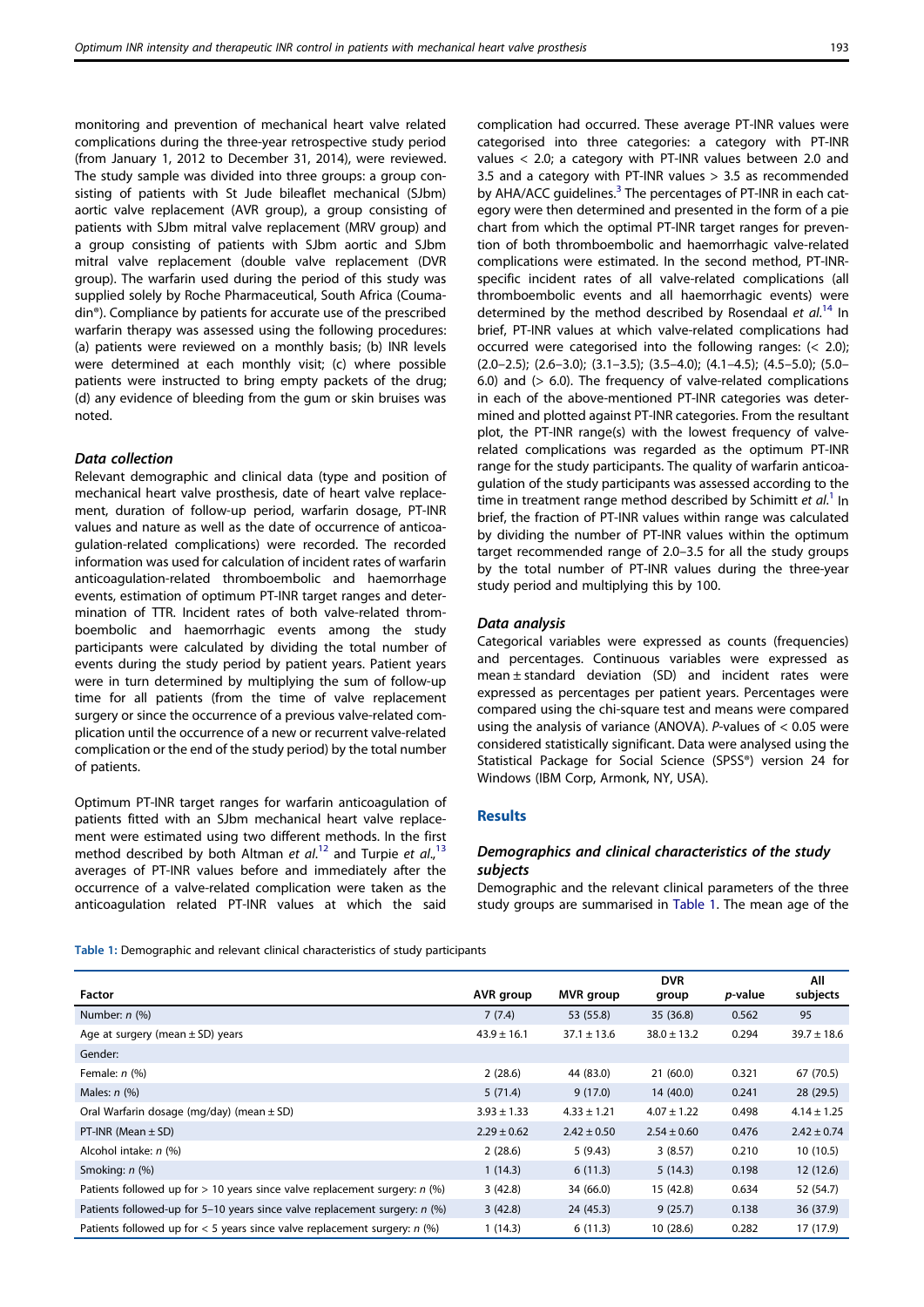<span id="page-2-0"></span>study participants at time of valve replacement surgery was  $39.7 \pm$ 18.5 years. Of the 95 patients whose medical records were reviewed, 7 underwent a single aortic-valve replacement (AVR group), 53 underwent single mitral-valve replacement (MVR group) and 35 underwent double valve replacement (DVR group III) with SJbm heart valve devices.

At the time of the study, 52 patients (3 with AVR, 34 with MVR and 15 with DVR) had been followed up for more than 10 years since valve replacement surgery, 36 patients (3 with AVR, 24 with MVR and 9 with DVR) had been followed up for between 5 and 10 years since valve replacement surgery and 17 patients (1 with AVR, 6 with MVR and 10 with DVR) had been followed for a period of less than 5 years since valve replacement surgery. The mean PT-INR values for the AVR, MVR and DVR groups during the three-year study period were respectively,  $2.29 \pm 0.62$ ,  $2.42 \pm 0.5$  and  $2.54 \pm 0.6$  with no significant difference among the three groups ( $p > 0.05$ ). The corresponding mean  $\pm$  SD oral warfarin dosages for the three groups were  $3.93 \pm 1.3$ ,  $4.33 \pm 1.21$  and  $4.07 \pm 1.22$  per day with no significant differences among the groups ( $p > 0.05$ ; ANOVA). Only a small number of the total study subjects had either a history of alcohol intake or cigarette smoking (10.5% and 12.6% respectively) (see [Table 1\)](#page-1-0).

Clinical co-morbidities, which are also risk factors for valverelated complications recorded in patients' medical records, are tabulated in Table 2. It can be seen from Table 2 that the most common clinical co-morbidities recorded for all study subjects were hypertension (41.1%) followed by atrial fibrillation (18.9%) and history of previous stroke (7.36%).

## Incident rates of warfarin anticoagulation-related complications

Haemorrhagic complications occurred in all the study groups whereas thromboembolic complications did not occur in the DVR group (Figure 1). The incident rates of both thromboembolic and haemorrhagic events were significantly higher in the AVR group compared with the other study groups ( $p < 0.05$ ). In patients with AVR and MVR the most common thromboembolic complication was ischaemic cerebral stroke while the most common haemorrhagic complication in these groups was haemorrhagic cerebral stroke. The incident rate of haemorrhagic complications was significantly higher in the AVR group than in the other study groups ( $p < 0.05$ ). The most common haemorrhagic complication in patients with DVR was gastrointestinal bleeding. With regard to all study participants with mechanical heart valve replacement the most common thromboembolic complication observed was ischaemic cerebral stroke and the most commonly observed haemorrhagic complications were haemorrhagic stroke and gastrointestinal bleeding. Furthermore, the incident rates of both thromboembolic and

Table 2: Clinical co-morbidities recorded in medical records of the study subjects

| Clinical co-<br>morbidities | Group<br>(AVR)<br>n(%) | Group II<br>(MVR)<br>n(%) | Group<br>Ш<br>(DVR)<br>n(%) | All<br>subjects<br>n(%) |
|-----------------------------|------------------------|---------------------------|-----------------------------|-------------------------|
| Atrial fibrillation         | 0(0.0)                 | 12 (22.6)                 | 6(17.1)                     | 18 (18.9)               |
| Previous stroke             | 1(14.3)                | 5(9.43)                   | 1(2.86)                     | 7(7.36)                 |
| Hypertension                | 5(71.4)                | 20(37.7)                  | 14 (14.0)                   | 39 (41.1)               |
| <b>Diabetes</b>             | 0(0.0)                 | 0(0.0)                    | 1(2.86)                     | 1 (1.05)                |

haemorrhagic complications appeared to be negatively associated with the number of patients followed up in each study group, i.e. the fewer the number of patients followed up in each study group, the higher the incident rate in the group. None of the patients with DVR had a thromboembolic event. None of the observed co-morbidities was associated with increased risk of thromboembolic events in the current study.

## Optimal PT-INR ranges for the study subjects

Optimal PT-INR range for the study participants was estimated using two different methods as described in the methodology section. The results of the first method<sup>[8](#page-4-0),[9,12](#page-4-0)</sup> are summarised in Figure 2 (thromboembolic and haemorrhagic events). From Figure 2 it can be seen that most of the thromboembolic complications (75%) observed during the study period occurred at PT-INR values of less than 2.0, and most of the haemorrhagic complications (69.2%) occurred at PT-INR values > 3.5. Thus, on the basis of the results presented here, the PT-INR range of 2.0 to 3.5 can be regarded as the optimal PT-INR for the study participants.

For the second method, $14,15$  PT-INR-specific frequencies of all valve-related complications that were recorded during the study period are tabulated in [Table 3](#page-3-0).

A plot of the PT-INR-specific frequency of PT-INR at which all valve-related complications occurred in the MVR group, DVR group and all study subjects is shown in [Figure 3](#page-3-0).

Both [Table 3](#page-3-0) and [Figure 3](#page-3-0) show that for all study participants with mechanical heart valve replacement the lowest frequency



Figure 1: Incident rates of the total thromboembolic and haemorrhagic complications among the different study groups.



Figure 2: The occurrence of thromboembolic and haemorrhagic events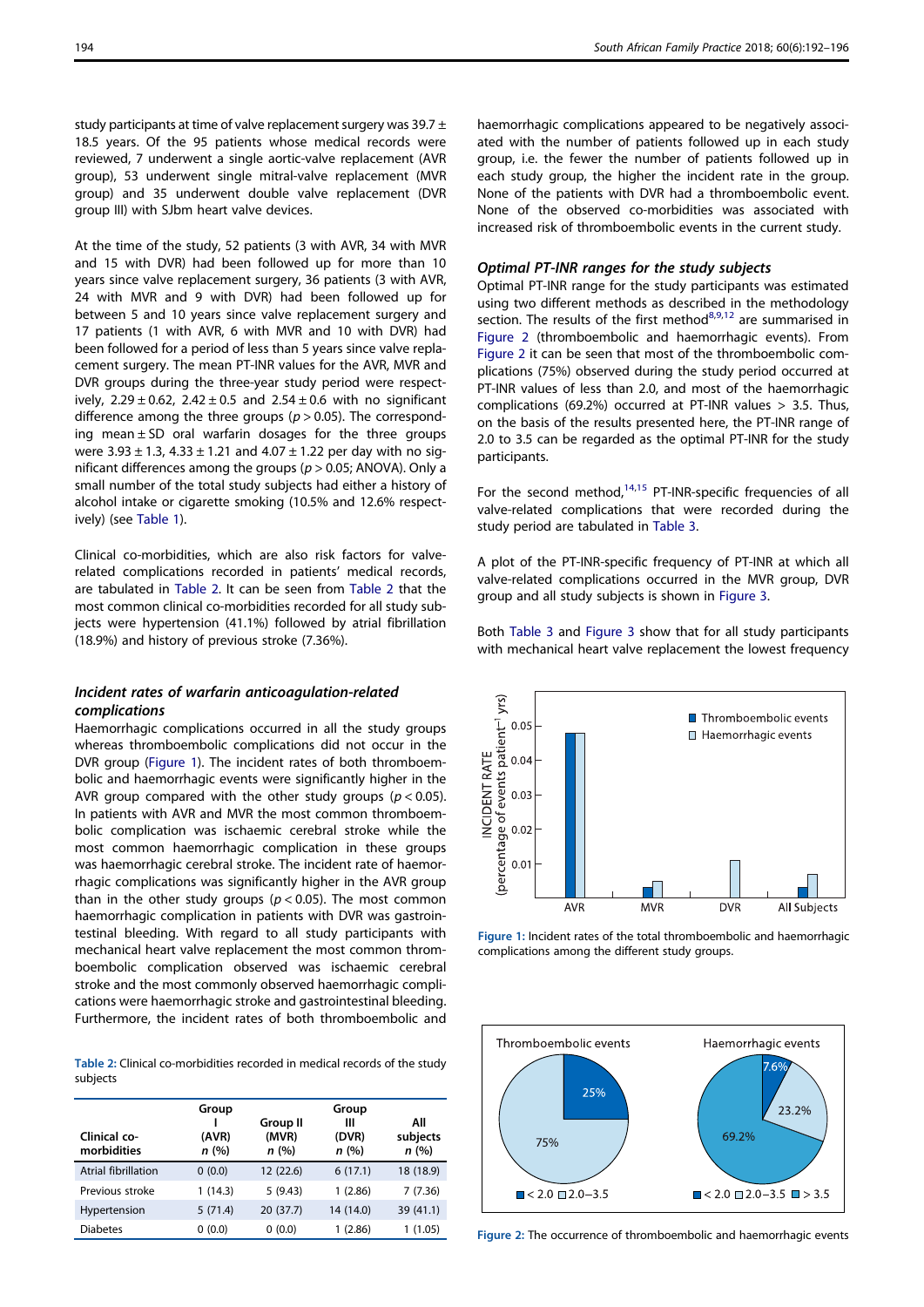<span id="page-3-0"></span>Table 3: PT-INR-specific frequency of all valve-related complications

| <b>PT-INR</b><br>range | Frequency of all valve-related complications in each<br>PT-INR range |
|------------------------|----------------------------------------------------------------------|
| < 2.0                  | 4                                                                    |
| $2.1 - 2.5$            | 1                                                                    |
| $2.6 - 3.0$            | 1                                                                    |
| $3.1 - 3.5$            | $\mathbf{0}$                                                         |
| $3.5 - 4.0$            | $\overline{2}$                                                       |
| $4.1 - 4.5$            | $\overline{2}$                                                       |
| $4.5 - 5.0$            | 1                                                                    |
| $5.0 - 6.0$            | $\overline{2}$                                                       |
| > 6.0                  | 5                                                                    |



Figure 3: Optimum PT-INR range by the alternative method (only two study subjects with AVR had valve-related complications, hence a meaningful curve could not be constructed from the corresponding two points).

of all valve-related complications occurred at the PT-INR range 2.6–3.5. For the DVR group which had only haemorrhagic events, no event was observed for the INR values below 3.5. For the MVR group no event was observed in the PT-INR ranges 2.1–3.5 and 4.1–6.0. Thus, on the basis of this second method of estimating the optimal PT-INR range, the range 2.6–3.5 was regarded as the optimal PT-INR for all the patients with mechanical heart valve replacement at this institution (DGMAH).

## Quality of warfarin anticoagulation

In order to assess the quality of warfarin anticoagulation of patients with mechanical heart valve prosthesis at DGMAH during the three-year retrospective study period, percentages of PT-INR values within the  $AHA/ACC<sup>5</sup>$  $AHA/ACC<sup>5</sup>$  $AHA/ACC<sup>5</sup>$  recommended target range of 2.0–3.5, percentage of PT-INR values below the lower limit of the recommended target range and percentage of PT-INR values above the upper limit of the recommended target range were calculated for the different study groups and the results are summarised in Table 4. As shown in Table 4, the time in treatment range for the patients with AVR, MVR, DVR and all study subjects were 22.6%, 53.1%, 50.8% and 49.7% respectively. All these percentages are significantly lower than 70%, the recommended limit of adequate or good quality of anticoagulation. It can also be seen in Table 4 that for all the study groups the percentage of PT-INR below the target range is higher than the percentages of PT-INR above the target range. Table 4: Assessment of quality of anticoagulation of the study subjects with mechanical heart valve prosthesis

| Factor                                                                      | <b>AVR</b> | <b>MVR</b> | <b>DVR</b> | p-<br>value | All<br>subjects |
|-----------------------------------------------------------------------------|------------|------------|------------|-------------|-----------------|
| Total number of<br>PT-INRs during the<br>study period (n)                   | 93         | 604        | 419        |             | 1116            |
| Number of PT-INRs<br>within the target<br>range of $2.0 - 3.5$ ( <i>n</i> ) | 21         | 321        | 213        |             | 555             |
| Number of PT-INRs<br>below PT-INR<br>target range                           | 42         | 203        | 154        |             | 399             |
| Number of PT-INRs<br>above target (n)                                       | 30         | 80         | 52         |             | 162             |
| Time in treatment<br>range $(\%)$                                           | 22.6       | 53.1       | 50.8       | 0.867       | 49.7            |
| Time below<br>treatment range<br>(%)                                        | 45.2       | 33.6       | 36.8       | 0.378       | 35.7            |
| Time above<br>treatment range<br>(% )                                       | 32.3       | 13.2       | 12.4       | 0.413       | 14.5            |

#### **Discussion**

In agreement with the results of previous similar studies,  $9,10,13$ the most common thromboembolic event observed among all the study groups was ischaemic cerebral stroke. Previous studies found and reported that the incident rate of thromboembolic events is highest for patients with DVR, followed by that in patients with MVR and then that in patients with AVR. $2,15$  In contrast with these findings, the current study observed the highest incidence of ischaemic stroke in patients with AVR (0.049% per patient year), followed by those with MVR (0.002% per patient year). No thromboembolic event was observed in patients with DVR. This discrepancy could be attributed to a number of factors including the length of follow-up after valve replacement surgery and the small number of patients in each of our study groups. In this regard the followup time in patient years was much lower for the AVR (291 cumulative patient years) group in comparison with the MVR (24 589 cumulative patient years) and DVR (1 624 cumulative patient years) groups.

The most common thromboembolic event was cerebral ischaemic stroke and the most common bleeding complications were haemorrhagic stroke and gastrointestinal bleeding. Gastrointestinal bleeding was particularly more common in patients with DVR. This observation was unexpected since none of the study subjects were taking antiplatelet medications. The observed incidence of bleeding events associated with warfarin anticoagulation in the current study was higher in the AVR group (0.049% per patient year), followed by that in the DVR group (0.011% per patient year) and lowest in the MVR group (0.005% per patient year). This observation could be due to the same reasons which accounted for the differences in the incidence of thromboembolic events among the different study groups in the current study, i.e. the differences in the number of study subjects and follow-up time since valve replacement surgery.

The incidences of both thromboembolic and haemorrhagic complications observed among all study participants (0.002% and 0.006% per patient-year respectively) were much lower than those reported in other similar previous studies. $8-11,13$  $8-11,13$